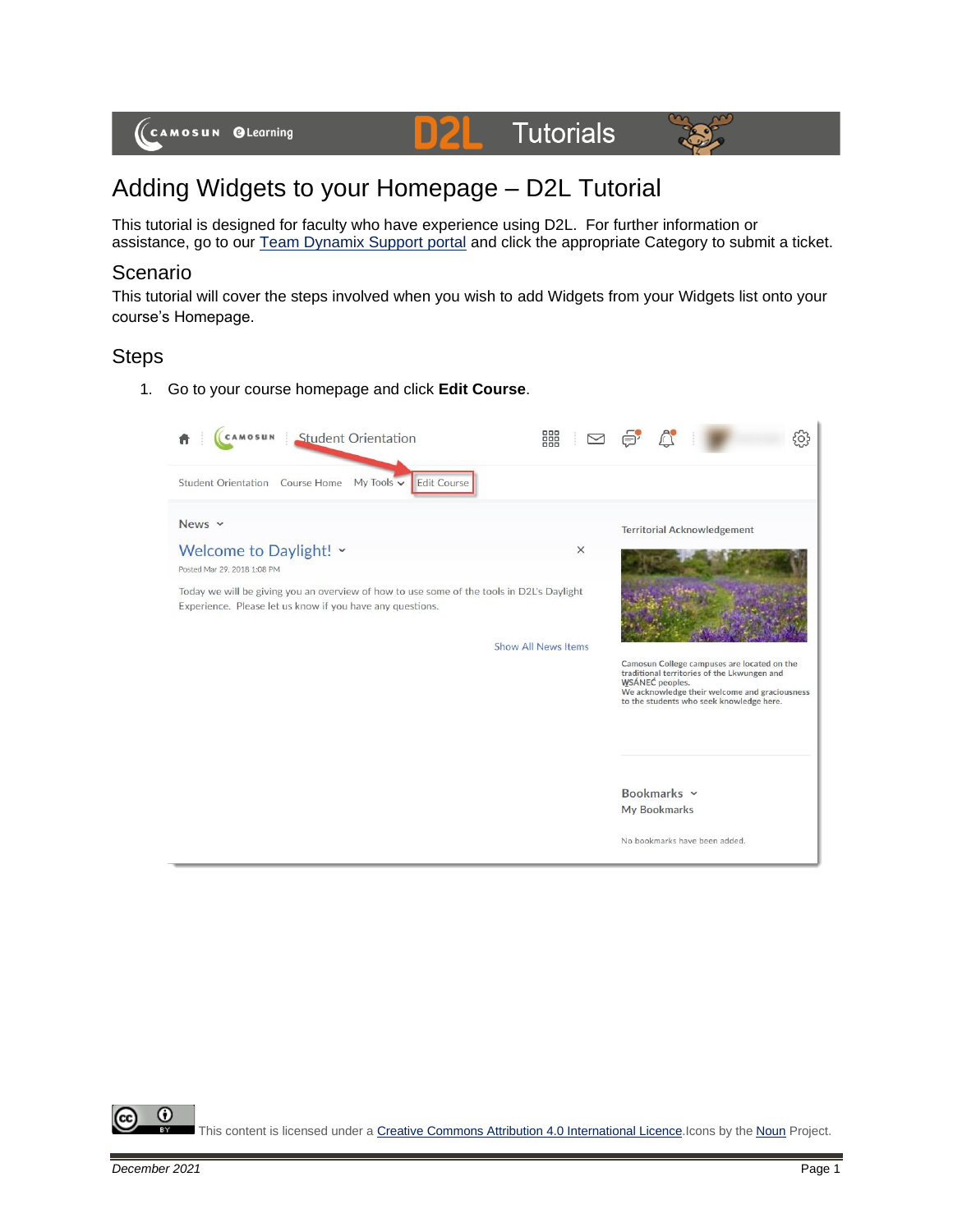#### 2. Click **Homepages**.

| CAMOSUN Student Orientation                            |                                | 器<br>$\mathbb{C}$<br>ė,<br>$\Box$                    | දුදි |
|--------------------------------------------------------|--------------------------------|------------------------------------------------------|------|
| Student Orientation Course Home My Tools ► Edit Course |                                |                                                      |      |
| <b>Course Administration</b>                           |                                |                                                      |      |
| Category<br><b>Name</b>                                |                                |                                                      |      |
| Site Setup                                             |                                |                                                      |      |
| <b>Course Offering Information</b>                     | <b>俞 Homepages</b>             | <b>Navigation &amp; Themes</b><br>$\odot$            |      |
| <b>■</b> Widgets                                       |                                |                                                      |      |
| <b>Site Resources</b>                                  |                                |                                                      |      |
| <b>Book Management</b><br>圣                            | Calendar<br>÷                  | <b>Ⅲ</b> Content                                     |      |
| <b>Course Builder</b>                                  | <b>EXternal Learning Tools</b> | <b>Forms</b>                                         |      |
| <b>Frequently Asked Questions</b><br>R                 | <b>III</b> Glossary            | <b>全</b> Import / Export / Copy<br><b>Components</b> |      |
| e Links                                                | <b>R</b> Manage Dates          | Manage Files                                         |      |
| Learner Management                                     |                                |                                                      |      |
| Attendance<br>÷                                        | <b>E</b> Class Progress        | $E$ Classlist                                        |      |
| Groups                                                 |                                |                                                      |      |

3. Click on the title of your active Homepage.

| <b>Student Orientation</b><br>CAMOSUN                                                                                                                                        | 器 |  |  |                                             | so:                 |
|------------------------------------------------------------------------------------------------------------------------------------------------------------------------------|---|--|--|---------------------------------------------|---------------------|
| <b>Student Orientation</b> Course Home<br>My Tools $\sim$<br><b>Edit Course</b>                                                                                              |   |  |  |                                             |                     |
| Widgets<br><b>Homepages</b>                                                                                                                                                  |   |  |  |                                             |                     |
| Select a homepage to use in this org unit. Selecting the default option means your homepage will reflect any changes made to the default homepage.<br><b>Create Homepage</b> |   |  |  |                                             |                     |
| <b>Active Homepage</b><br>Orientation<br><b>Apply</b><br>$\checkmark$                                                                                                        |   |  |  |                                             |                     |
| Course Default ~                                                                                                                                                             |   |  |  | Default Homepage: Not Enforced              |                     |
| Default homepage for courses                                                                                                                                                 |   |  |  | Shared to this org unit from Camosun Online |                     |
| Orientation Course Homepage v                                                                                                                                                |   |  |  |                                             | $\checkmark$ Active |
| Homepage for the Student Orientation course                                                                                                                                  |   |  |  |                                             | Not shared          |
| Sample - Basic Organization Homepage $\sim$                                                                                                                                  |   |  |  |                                             |                     |
| Sample organization homepage utilizing a two panel layout and putting emphasis on the News widget.                                                                           |   |  |  | Shared to this org unit from Camosun Online |                     |

This content is licensed under [a Creative Commons Attribution 4.0 International Licence.I](https://creativecommons.org/licenses/by/4.0/)cons by the [Noun](https://creativecommons.org/website-icons/) Project.

 $\odot$ 

ဇ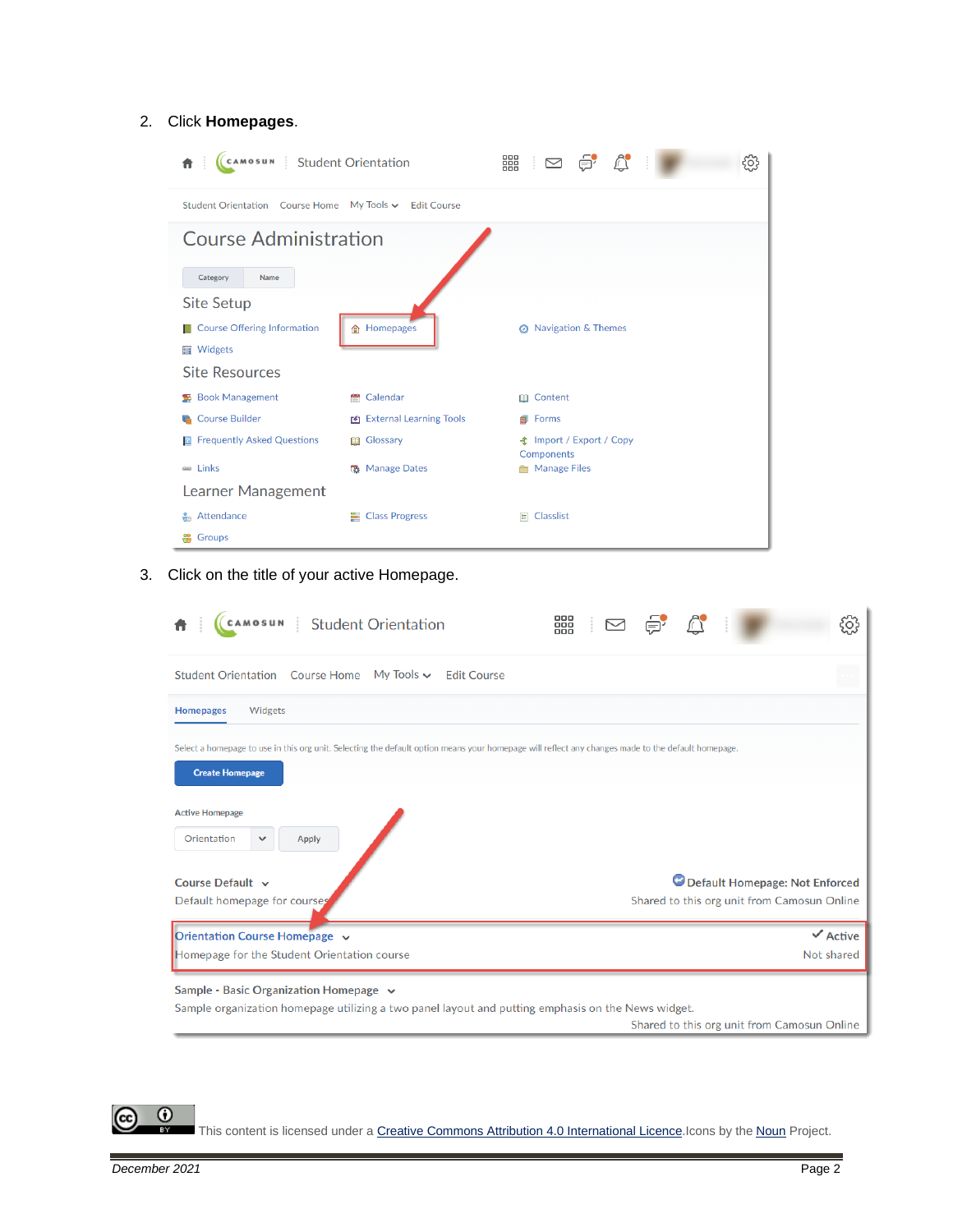4. Scroll down, then click on the **Add Widgets** button in the section of the Homepage you wish to add a Widget to.

| Layout                |                                                                                                                           |
|-----------------------|---------------------------------------------------------------------------------------------------------------------------|
|                       | <b>Basic Plus</b><br>Three panels: one large panel on the left and one smaller panel on the right with a footer<br>panel. |
|                       | <b>Change Layout</b>                                                                                                      |
| Widgets               |                                                                                                                           |
| <b>News</b>           | <b>Territorial Acknowled</b>                                                                                              |
| <b>Add Widgets</b>    | <b>Add Widgets</b>                                                                                                        |
| <b>Add Widgets</b>    |                                                                                                                           |
| <b>Save and Close</b> | Cancel<br>Save                                                                                                            |
|                       |                                                                                                                           |

5. In the pop-up box, select the Widget(s) you want to add to your Homepage (to see only widgets you have created, click **Custom Widget**). Click **Add**.

| homepage header                      |                                                   |                           |
|--------------------------------------|---------------------------------------------------|---------------------------|
| strings can I use in a custom title? | Restore Default Header Text<br><b>Add Widgets</b> | $\frac{\times}{\sqrt{2}}$ |
| <b>Basic Plus</b>                    | <b>Bookmarks</b>                                  |                           |
| Three panels: one la<br>panel.       | Calendar                                          | bter                      |
| Change Layout                        | Capture                                           |                           |
|                                      | <b>Contact Information</b><br>V                   |                           |
|                                      | <b>Content Browser</b>                            |                           |
| S                                    | <b>Course Administration</b>                      | ial Acknowledg.           |
|                                      | <b>Getting Started</b>                            | $\blacktriangledown$      |
| <b>Vidgets</b>                       | 1/1<br>L                                          | ets                       |
|                                      | Add<br>Cancel                                     | h.                        |
| <b>Vidgets</b>                       |                                                   |                           |
|                                      |                                                   |                           |

 $\overline{0}$ This content is licensed under [a Creative Commons Attribution 4.0 International Licence.I](https://creativecommons.org/licenses/by/4.0/)cons by the [Noun](https://creativecommons.org/website-icons/) Project.